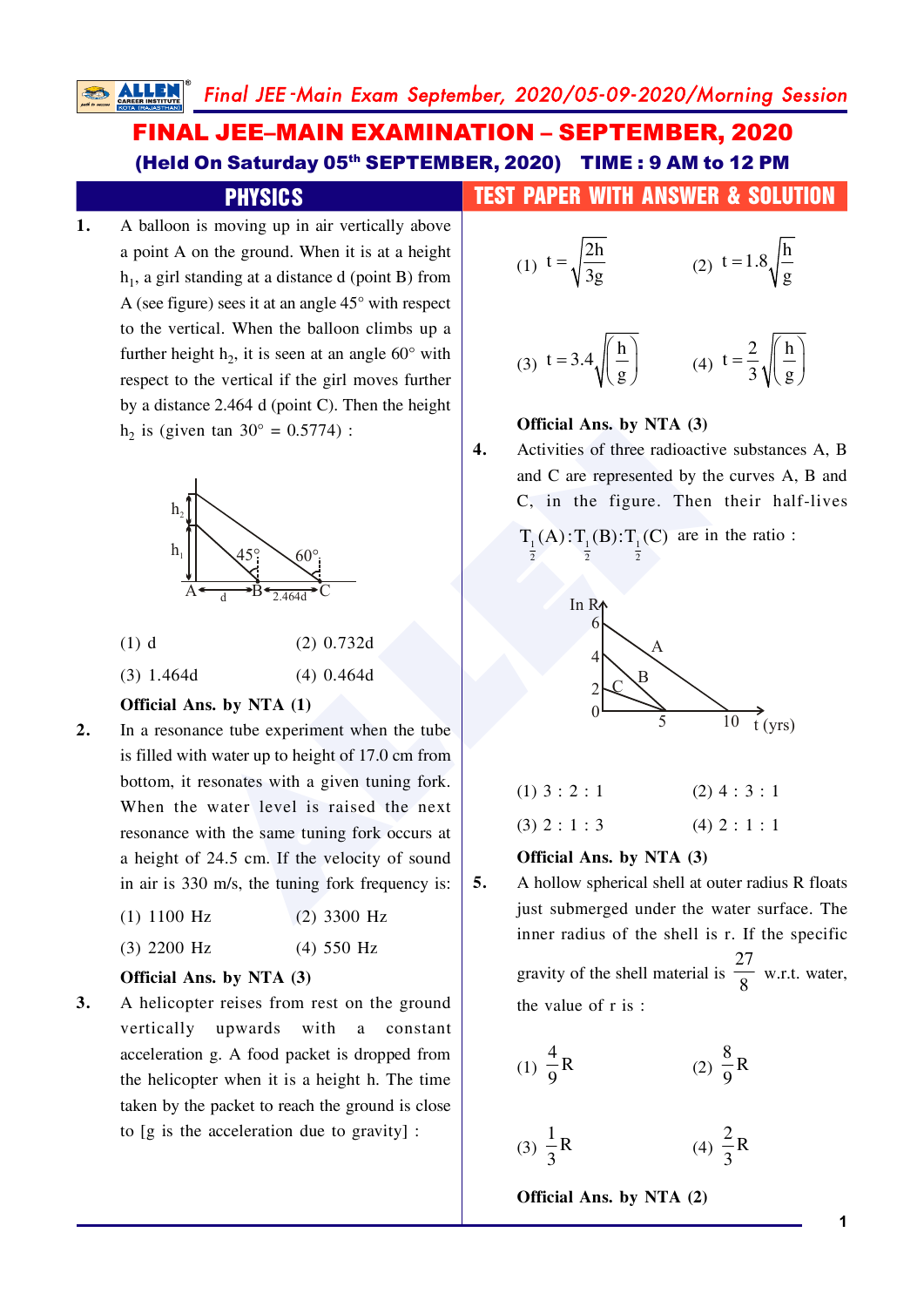# Final JEE -Main Exam September, 2020/05-09-2020/Morning Session

**6.** Three different processes that can occur in an ideal monoatomic gas are shown in the P vs V diagram. The paths are labelled as  $A \rightarrow B$ ,  $A \rightarrow C$  and  $A \rightarrow D$ . The change in internal energies during these process are taken as  $E_{AB}$ ,  $E_{AC}$  and  $E_{AD}$  and the workdone as  $W_{AB}$ ,  $W_{AC}$  and  $W_{AD}$ .

> The correct relation between these parameters are :



- (1)  $E_{AB} = E_{AC} = E_{AD}$ ,  $W_{AB} > 0$ ,  $W_{AC} = 0$ ,  $W_{AD}>0$
- $(2)$   $E_{AB}$  <  $E_{AC}$  <  $E_{AD}$ ,  $W_{AB}$  > 0,  $W_{AC}$  >  $W_{AD}$
- (3)  $E_{AB} = E_{AC} < E_{AD}$ ,  $W_{AB} > 0$ ,  $W_{AC} = 0$ ,  $W_{AD}$  < 0
- (4)  $E_{AB}$  >  $E_{AC}$  >  $E_{AD}$ ,  $W_{AB}$  <  $W_{AC}$  <  $W_{AD}$

# **Official Ans. by NTA (1)**

 $E_{AC} = E_{AD}$ ,  $W_{AB} > 0$ ,  $W_{AC} = 0$ ,<br>  $E_{AC} < E_{AD}$ ,  $W_{AB} > 0$ ,  $W_{AC} > W_{AD}$ <br>  $= E_{AC} E_{AD}$ ,  $W_{AB} > 0$ ,  $W_{AC} > W_{AD}$ <br>  $= E_{AC} E_{AD}$ ,  $W_{AB} > 0$ ,  $W_{AC} > W_{AD}$ <br>  $= E_{AC} E_{AD}$ ,  $W_{AB} > 0$ ,  $W_{AC} > W_{AD}$ <br>  $= E_{AC} E_{AD}$ ,  $W_{AB} > 0$ ,  $W_{AC} > W_{AD}$ <br> **7.** A solid sphere of radius R carries a charge  $(O + q)$  distributed uniformly over its volume. A very small point like piece of it of mass m gets detached from the bottom of the sphere and falls down vertically under gravity. This piece carries charge q. If it acquires a speed  $v$  when it has fallen through a vertical height  $y$  (see figure), then  $:$  (assume the remaining portion to be spherical).



(1) 
$$
v^2 = 2y \left[ \frac{qQ}{4\pi \epsilon_0 R (R+y)m} + g \right]
$$

(2) 
$$
v^2 = y \left[ \frac{qQ}{4\pi \epsilon_0 R^2 ym} + g \right]
$$

(3) 
$$
v^2 = 2y \left[ \frac{qQR}{4\pi \epsilon_0 (R+y)^3 m} + g \right]
$$

(4) 
$$
v^2 = y \left[ \frac{qQ}{4\pi \epsilon_0 R(R+y)m} + g \right]
$$

## **Official Ans. by NTA (1)**

8. With increasing biasing voltage of a photodiode, the photocurrent magnitude :

 $(1)$  increases initially and saturates finally

- $(2)$  increases initially and after attaining certain value, it decreases
- $(3)$  increases linearly
- $(4)$  remains constant

#### **Official Ans. by NTA (1)**

**9.** For a concave lens of focal length f, the relation between object and image distance  $u$  and  $v$ , respectively, from its pole can best be represented by  $(u = v \text{ is the reference line})$ :



**Official Ans. by NTA (4)**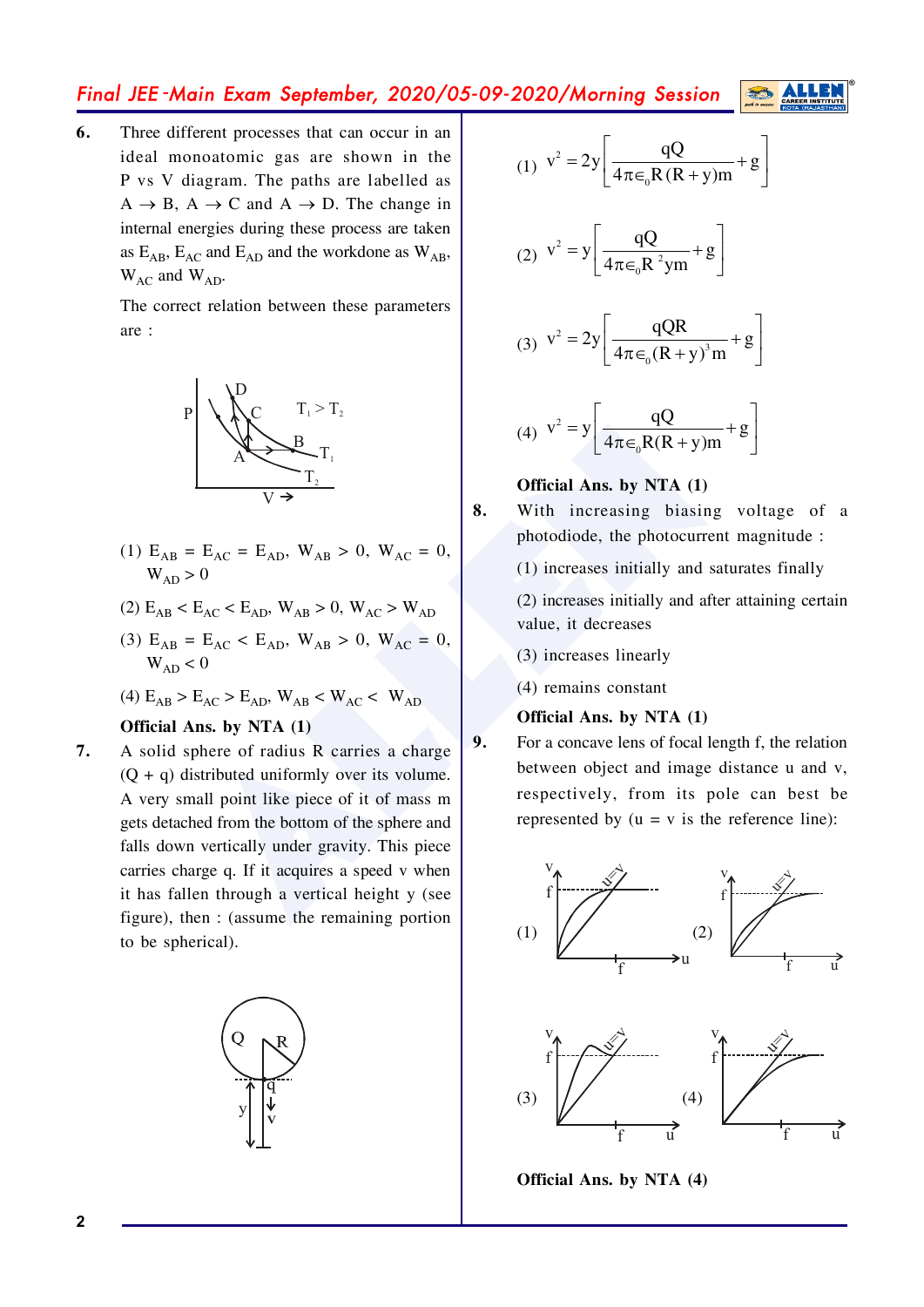# Final JEE-Main Exam September, 2020/05-09-2020/Morning Session

An electrical power line, having a total  $10.$ resistance of  $2\Omega$ , delivers 1 kW at 220 V. The efficiency of the transmission line is approximately:

> $(1)$  72%  $(2)$  96%

> $(3) 91%$  $(4)85%$

#### Official Ans. by NTA (2)

11. Assume that the displacement(s) of air is proportional to the pressure difference  $(\Delta p)$ created by a sound wave. Displacement(s) further depends on the speed of sound  $(v)$ , density of air  $(\rho)$  and the frequency (f). If  $\Delta p \sim 10Pa$ , v $\sim 300$  m/s, p $\sim 1$  kg/m<sup>3</sup> and  $f \sim 1000$ Hz, then s will be the order of (take multiplicative constant to be 1)

(1) 10 mm  
(2) 
$$
\frac{3}{100}
$$
 mm  
(3) 1 mm  
(4)  $\frac{1}{10}$  mm

$$
(4) \frac{}{10} \text{ m}
$$

## Official Ans. by NTA (2)

12. A bullet of mass 5g, travelling with a speed of 210 m/s, strikes a fixed wooden target. One half of its kinetic energy is converted into heat in the bullet while the other half is converted into heat in the wood. The rise of temperature of the bullet if the specific heat of its material is 0.030 cal/(g- $^{\circ}$ C) (1 cal = 4.2 × 10<sup>7</sup> ergs) close  $\mathfrak{g}$ :

> $(1) 83.3$ °C  $(2)$  87.5°C

> $(3) 119.2$ °C  $(4)$  38.4 $^{\circ}$ C

### Official Ans. by NTA (2)

 $13.$ Number of molecules in a volume of 4 cm<sup>3</sup> of a perfect monoatomic gas at some temperature T and at a pressure of 2 cm of mercury is close to ? (Given, mean kinetic energy of a molecule (at T) is  $4 \times 10^{-14}$  erg, g = 980 cm/s<sup>2</sup>, density of mercury =  $13.6$  g/cm<sup>3</sup>)

| $(2)$ 5.8 $\times$ 10 <sup>16</sup><br>$(1)$ 5.8 $\times$ 10 <sup>18</sup> |
|----------------------------------------------------------------------------|
|----------------------------------------------------------------------------|

$$
(3) 4.0 \times 10^{18} \qquad (4) 4.0 \times 10^{16}
$$

Official Ans. by NTA (3)

A square loop of side 2a, and carrying  $14.$ current I, is kept in XZ plane with its centre at origin. A long wire carrying the same current I is placed parallel to the z-axis and passing through the point  $(0, b, 0)$ ,  $(b > a)$ . The magnitude of the torque on the loop about zaxis is given by:

(1) 
$$
\frac{2\mu_0 I^2 a^2}{\pi b}
$$
 (2)  $\frac{\mu_0 I^2 a^3}{2\pi b^2}$   
(3)  $\frac{\mu_0 I^2 a^2}{2\pi b}$  (4)  $\frac{2\mu_0 I^2 a^3}{\pi b^2}$ 

### Official Ans. by NTA (1)

 $15.$ A physical quantity z depends on four

observables a, b, c and d, as  $z = \frac{a^2 b^{\frac{2}{3}}}{\sqrt{c} d^3}$ . The

percentage of error in the measurement of a, b, c and d 2%, 1.5%, 4% and 2.5% respectively. The percentage of error in z is:

| $(1)$ 12.25% | $(2)$ 14.5% |
|--------------|-------------|
|              |             |

 $(3)$  16.5%  $(4)$  13.5%

### Official Ans. by NTA (2)

- $16.$ A galvanometer of resistance G is converted into a voltmeter of range  $0 - 1V$  by connecting a resistance  $R_1$  in series with it. The additional resistance that should be connected in series with  $R_1$  to increase the range of the voltmeter to  $0 - 2V$  will be:
	- $(2)$  R<sub>1</sub> + G  $(1)$  R<sub>1</sub>

 $(3)$  R<sub>1</sub> – G  $(4)$  G

# Official Ans. by NTA (2)

17. A wheel is rotaing freely with an angular speed  $\omega$  on a shaft. The moment of inertia of the wheel is I and the moment of inertia of the shaft is negligible. Another wheel of momet of inertia 3I initially at rest is suddenly coupled to the same shaft. The resultant fractional loss in the kinetic energy of the system is :

(1) 0 (2) 
$$
\frac{1}{4}
$$
 (3)  $\frac{3}{4}$  (4)  $\frac{5}{6}$ 

Official Ans. by NTA (3)